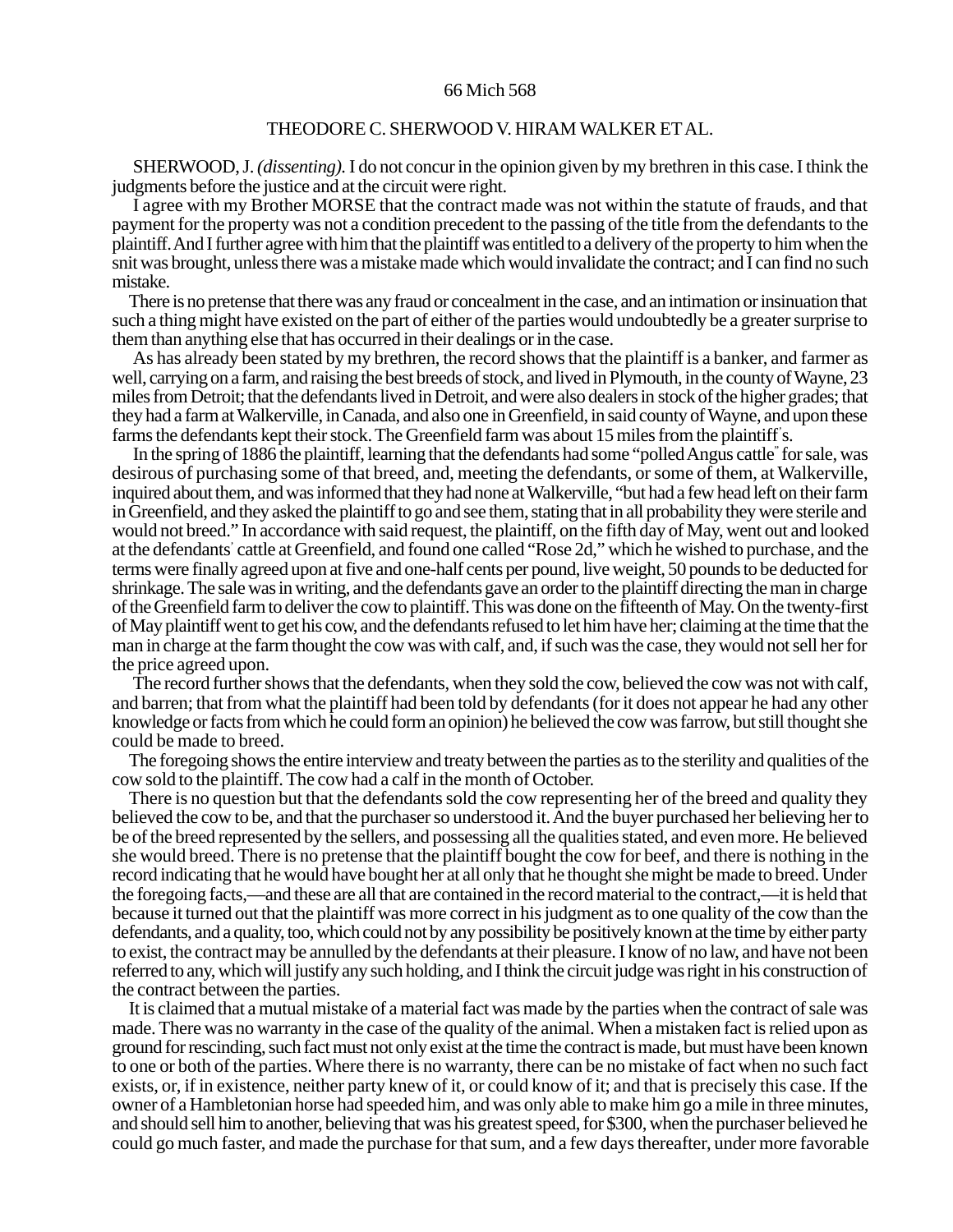circumstances, the horse was driven a mile in 2 min. 16 sec., and was found to be worth \$20,000, I hardly think it would be held, either at law or in equity, by any one, that the seller in such case could rescind the contract. The same legal principles apply in each case.

In this case neither party knew the actual quality and condition of this cow at the time of the sale. The defendants say, or rather said, to the plaintiff, "they had a few head left on their farm in Greenfield, and asked plaintiff to go and see them, stating to plaintiff that in all probability they were sterile and would not breed." Plaintiff did go as requested, and found there three cows, including the one purchased, with a bull. The cow had been exposed, but neither knew she was with calf or whether she would breed. The defendants thought she would not, but the plaintiff says that he thought she could be made to breed, but believed she was not with calf. The defendants sold the cow for what they believed her to be, and the plaintiff bought her as he believed she was, after the statements made by the defendants. No conditions whatever were attached to the terms of sale by either party. It was in fact as absolute as it could well be made, and I know of no precedent as authority by which this Court can alter the contract thus made by these parties in writing, and interpolate in it a condition by which, if the *defendants should be mistaken in their belief that the cow was barren,* she should be returned to them, and their contract should be annulled.

It is not the duty of courts to destroy contracts when called upon to enforce them, after they have been legally made. There was no mistake of any such material fact by either of the parties in the case as would license the vendors to rescind. There was no difference between the parties, nor misapprehension, as to the substance of the thing bargained for, which was a cow supposed to be barren by one party, and believed not to be by the other. As to the quality of the animal, subsequently developed, both parties were equally ignorant, and as to this each party took his chances. If this were not the law, there would be no safety in purchasing this kind of stock.

I entirely agree with my brethren that the right to rescind occurs whenever "the thing actually delivered or received is different in substance from the thing bargained for, and intended to be sold; but if it be only a difference in some quality or accident, even though the misapprehension may have been the actuating motive" of the parties in making the contract, yet it will remain binding. In this case the cow sold was the one delivered. What might or might not happen to her after the sale formed no element in the contract.

The case of *Kennedy v. Panama, etc., Mail Co.,* L. R. 2 Q. B. 588, and the extract cited therefrom in the opinion of my brethren, clearly sustain the views I have taken. See, also, *Smith v. Hughes,* L. R. 6 Q. B. 597; *Carter v. Crick, 4* Hurl. & N. 416.

According to this record, whatever the mistake was, if any, in this case, it was upon the part of the defendants, and while acting upon their own judgment. It is, however, elementary law, and very elementary, too, " that the mistaken party, acting entirely upon his own judgment, without any common understanding with the other party in the premises as to the quality of an animal, is remediless if he is injured through his own mistake." Leake, Cont. 338; *Torrance v. Bolton,* L *R.* 8 Ch. *A*pp. 118; *Smith v. Hughes,* L. R 6 Q. B. 597.

The case cited by my brethren from 37 Mich. *(Gibson v. Pelkie)* I do not think sustains the conclusion reached by them. In that case the subject-matter about which the contract was made had no existence, and in such case Mr. Justice GRAVES held there was no contract; and to the same effect are all the authorities cited in the opinion. That is certainly not this case. Here the defendants claim the subject-matter not only existed, but was worth about \$800 more than the plaintiff paid for it.

The case of *Huthmacher v. Harris' Adm'rs,* 38 Penn. St. 491, is this: A party purchased at an administrator's sale a drill machine, which had hid away in it by the deceased a quantity of notes, to the amount of about \$3,000, money to the amount of over \$500, and two silver watches and a pocket compass of the value of \$60.25. In an action of trover for the goods, it was held that nothing but the machine was sold or passed to the purchaser, neither party knowing that the machine contained any such articles,

In *Cutts v. Gulid,* 57 N. Y. 229, the defendant, as assignee, recovered a judgment against D. & H. He also recovered several judgments in his own name on behalf of the T. Co. The defendant made an assignment of and transferred the first judgment to an assignee of the plaintiff,—both parties supposing and intending to transfer one of the T. Co. judgments,—and it was held that such contract of assignment was void, because the subject-matter contained in the assignment was not contracted for.

In the case of *Byers v. Chapin,* 28 Ohio St. 300, the defendant sold the plaintiffs 5,000 oil barrels. The plaintiffs paid \$5,000 upon their purchase, and took some of the barrels. The barrels proved to be unfit for use, and the contract was rescinded by consent of the parties. The defendant, instead of returning all the money paid to the purchasers, retained a portion and gave plaintiffs his note for the remainder. The plaintiffs brought suit upon this note. The defendant claimed that, under the contract of sale of the barrels, they were to be glued